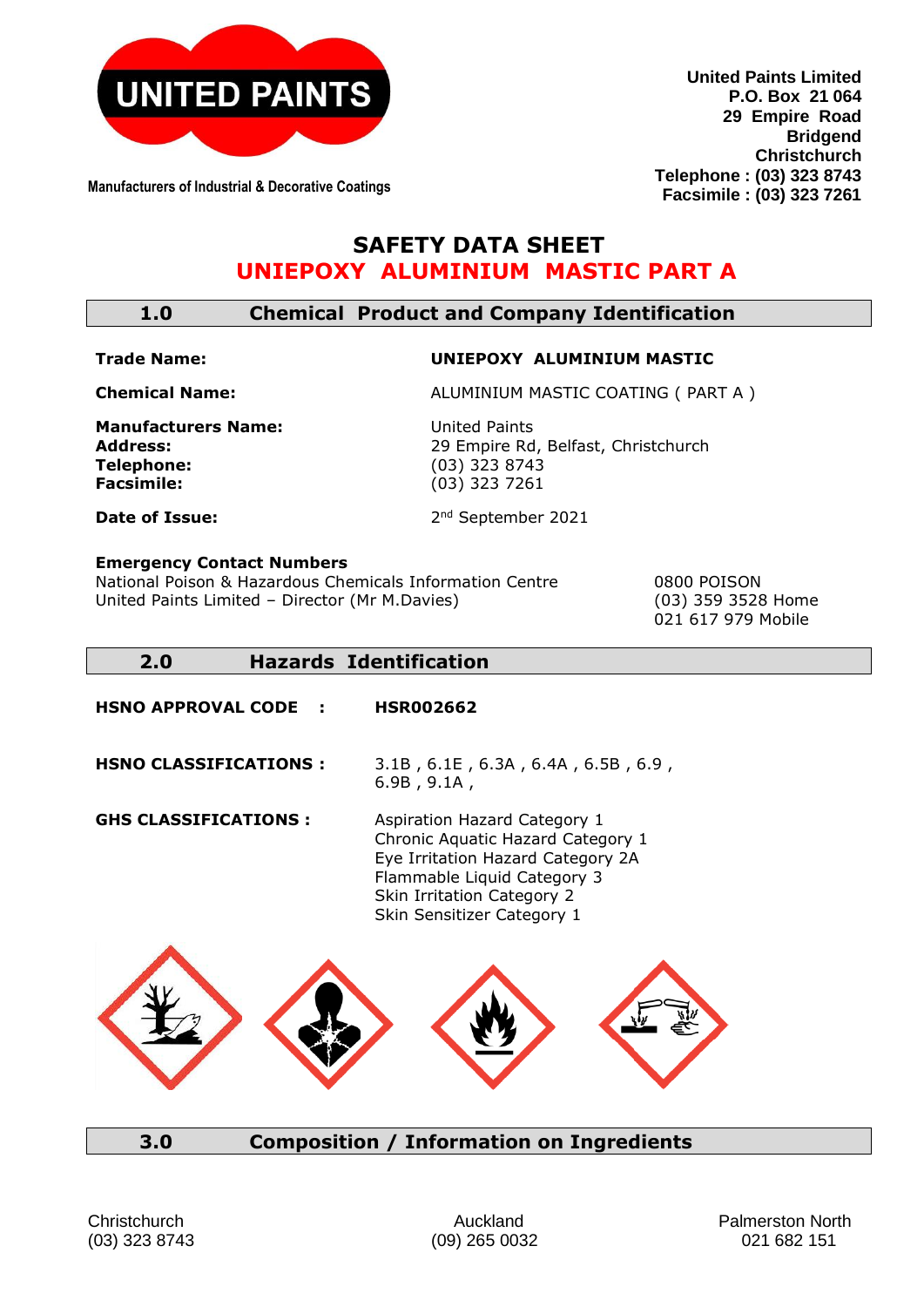| Ingredient                         | CAS No.       | % By Weight |
|------------------------------------|---------------|-------------|
| Bisphenol A/ Epichlorohydrin resin | 25036-25-3    | $2.5 - 10$  |
| Xylene                             | 1330-20-7     | $1 - 3$     |
| N Butanol                          | $71 - 36 - 3$ | $1 - 3$     |

|     | 4.0<br><b>First Aid Measures</b> |                                                                                                                                                                                                                                                                                                                     |
|-----|----------------------------------|---------------------------------------------------------------------------------------------------------------------------------------------------------------------------------------------------------------------------------------------------------------------------------------------------------------------|
| 4.1 | <b>Inhalation</b>                | Bring patient to fresh open air away from contaminated area.<br>If not breathing or breathing difficult give oxygen. Apply CPR<br>in cases of respiratory failure and seek medical assistance.                                                                                                                      |
| 4.2 | <b>Skin Contact</b>              | Flush skin and hair with running water and soap if available.<br>Remove contaminated clothing including footwear. Before<br>reuse launder or replace.                                                                                                                                                               |
| 4.3 | <b>Eye Contact</b>               | Flush with water lifting lids occasionally. Check for and<br>remove any contact lenses. Seek medical attention.                                                                                                                                                                                                     |
| 4.4 | <b>Ingestion</b>                 | Wash out mouth with water. Remove dentures if present.<br>Do not induce vomiting. Keep patient warm and quiet. Seek<br>medical attention immediately.                                                                                                                                                               |
| 4.5 | <b>First Aid Facilities</b>      | Eyewash and normal washroom facilities and consumerables.                                                                                                                                                                                                                                                           |
| 4.6 | <b>Notes to Doctor</b>           | Treat symptomatically. Aspiration is the main danger.<br>Enforce bed rest and observe carefully. Prophylactic<br>antibiotics useful. Observe for chemical pneumonitis.<br>Gasto-intestinal absorption is significant with hydrocarbon<br>solvents .For large ingestions cuffed endotracheal tube is<br>recommended. |

## **5.0 Fire Fighting Measures**

- **5.1 Flashpoint** 27<sup>0</sup>C
- **5.2 Flammability Limit** 1.0 (Lower)

#### **5.3 Extinguishing Media**

Foam , carbon dioxide , dry chemical . DO NOT USE WATER JET

#### **5.4 Hazardous Composition Products**

May form toxic materials such as Carbon Monoxide and Carbon Dioxide.

#### **5.5 Special Firefighting Procedures**

Call Fire Service and tell them of location and nature of hazard . Water or Foam may cause frothing that can be violent, especially if sprayed into containers of hot burning liquid. Self contained breathing apparatus with full face piece should be used.

Christchurch **Auckland Auckland Palmerston North** (03) 323 8743 (09) 265 0032 021 682 151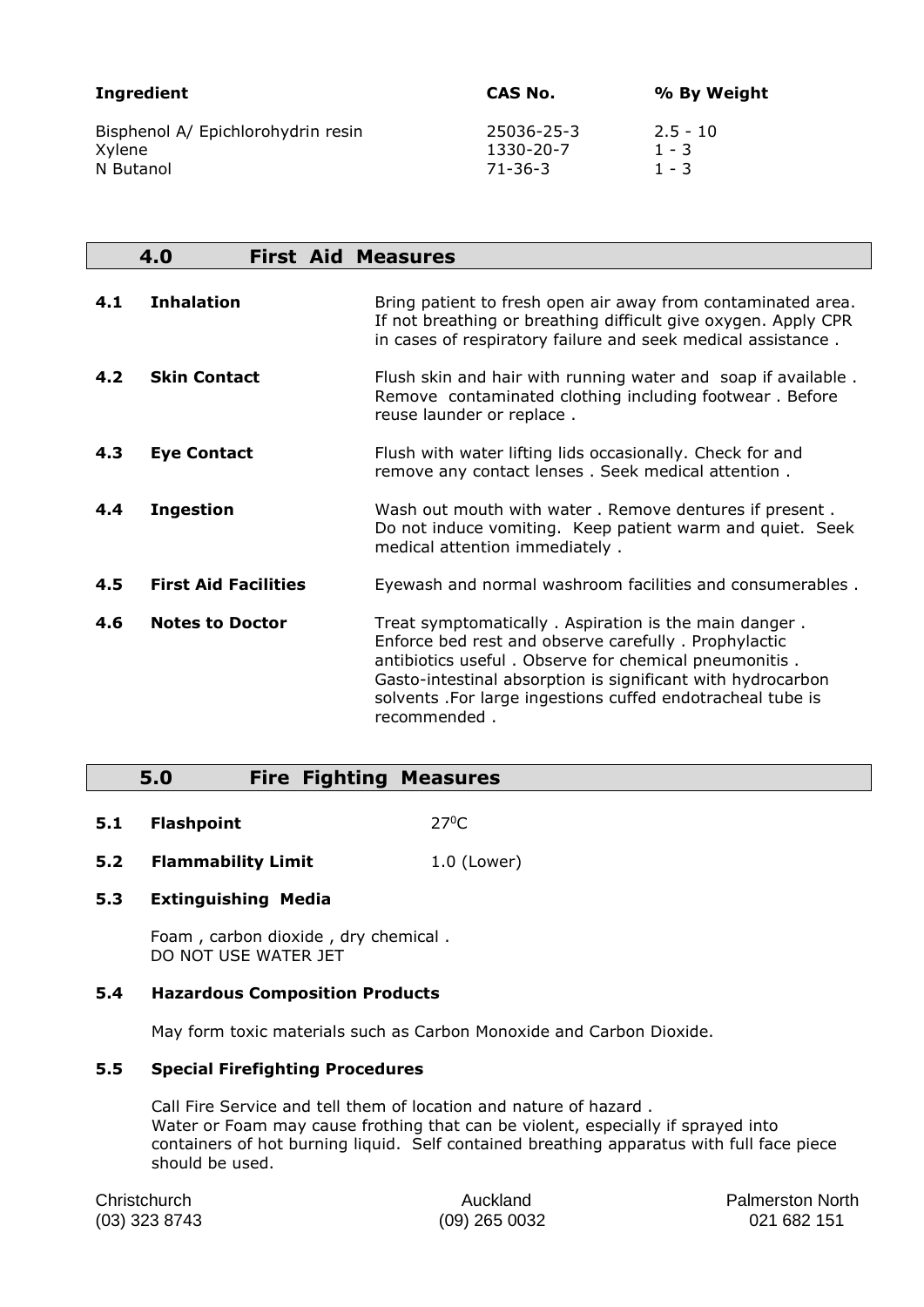Closed containers can be kept cool by water spray . Make sure of adequate supplies of extinguishing material available .

### **5.6 Unusual fire and Explosion Hazards**

Vapours are heavier than air and may travel along ground and move by ventilation and ignite at a point far from the source. Sumps and drains should be checked for signs of accumulation .

#### **5.7 Firefighting Personal Protective Equipment**

Full protective clothing and self contained breathing apparatus . Water rinse shower available .

|     | 6.0                 | <b>Accidental Release Measures</b>                                                                                                                                                                                                               |
|-----|---------------------|--------------------------------------------------------------------------------------------------------------------------------------------------------------------------------------------------------------------------------------------------|
| 6.1 | <b>Minor Spills</b> | Eliminate all sources of Ignition. Stop leak at source. Dyke<br>area of spillage. Absorb with sand or other absorbent inert<br>material.                                                                                                         |
| 6.2 | <b>Major Spills</b> | Clear are from all public and personnel.<br>Call fire service and advise on the nature of hazard.<br>Ensure spill is contained however if spill enters waterways<br>directly or through drains advise local environment protection<br>authority. |
| 6.2 | <b>Disposal</b>     | Destroy by controlled incineration by approved waste disposal<br>group or use an authorised disposal area.                                                                                                                                       |
|     | 7.0                 | <b>Handling and Storage</b>                                                                                                                                                                                                                      |
| 7.1 | <b>Handling</b>     | Use in well ventilated area away from any source of ignition.<br>Wear safety glasses, nitrile gloves, overalls, and approved<br>cartridge respirator when spraying.                                                                              |
| 7.2 | <b>Storage</b>      | Store in a cool, authorised room away from any source of<br>accidental ignition, or any oxidising agents. Do not store in<br>any secondary packaging.                                                                                            |

## **8.0 Exposure Controls / Personal Protection**

#### **8.1 Exposure Controls**

| Ingredient         | Standard             | <b>Exposure Limits</b>                       |
|--------------------|----------------------|----------------------------------------------|
| Xylenes            | NZ Workpace Exposure | $TWA - 50 ppm$<br>TWA - $217 \text{ mg/m}^3$ |
| n- Butanol         | NZ Workpace Exposure | Peak - 50 ppm<br>Peak - $150 \text{ mg/m}^3$ |
| Zinc Powder / Dust | NZ Workpace Exposure | TWA - 10 mg/m <sup>3</sup>                   |

### **8.2 Personal Protective Equipment**

| Christchurch    | Auckland        | <b>Palmerston North</b> |
|-----------------|-----------------|-------------------------|
| $(03)$ 323 8743 | $(09)$ 265 0032 | 021 682 151             |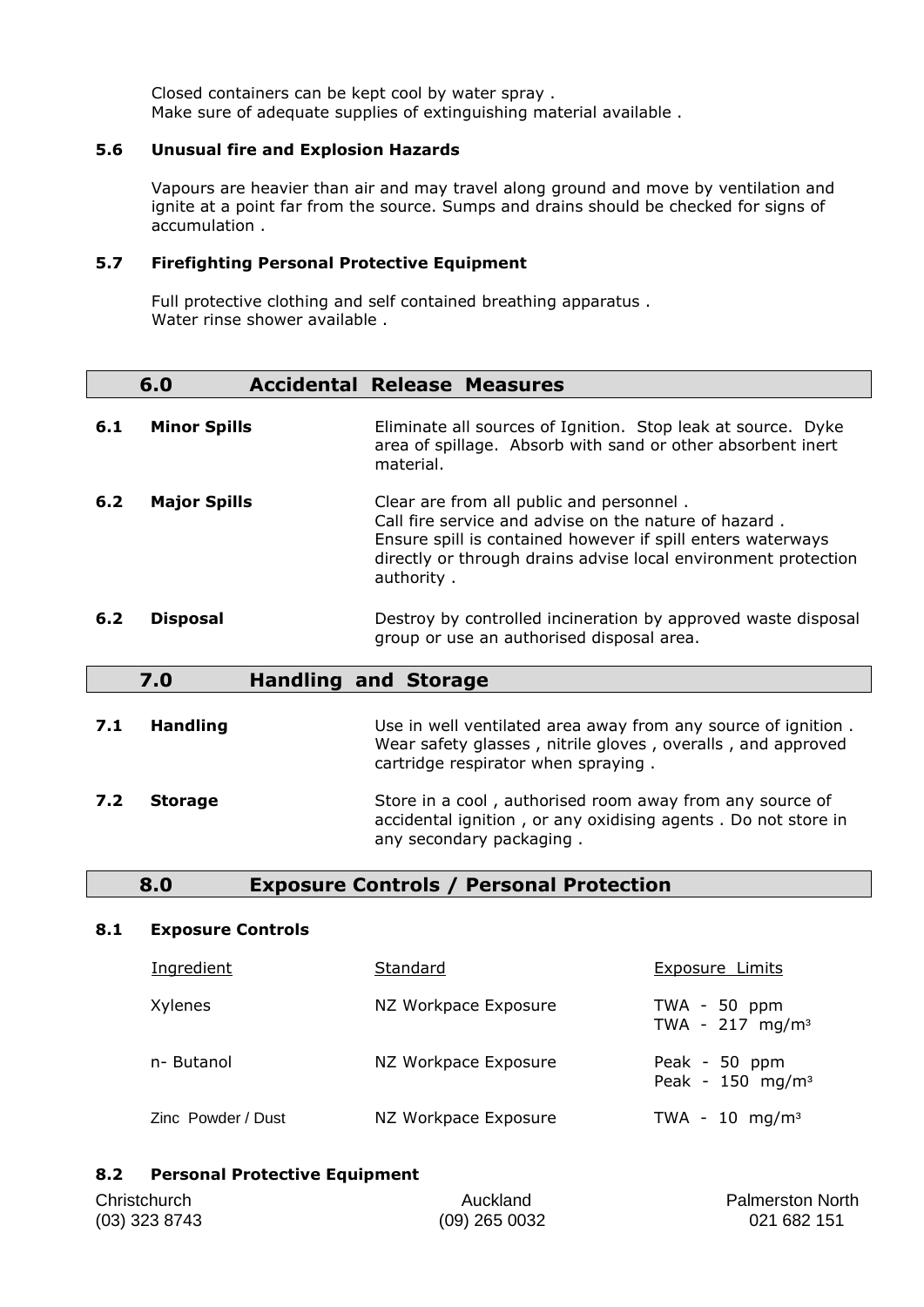**X** Vapour Respirator **X** Splash Goggles  $\Box$  Face Shield Gloves ( Nitrile ) **X** Synthetic Apron **X** Vapour Respirator **X** Dust Respirator

## **9.0 Physical and Chemical Properties**

| 9.1 | <b>Appearance</b>          | Very thick liquid  |
|-----|----------------------------|--------------------|
| 9.2 | <b>Odour</b>               | Slight Hydrocarbon |
| 9.3 | <b>Boiling Point</b>       | 110°-140°C         |
| 9.4 | <b>Flash Point</b>         | 27° C              |
| 9.5 | <b>Solubility in Water</b> | None               |
| 9.6 | <b>Specific Gravity</b>    | 3.1                |
| 9.7 | ph Value                   | Not applicable     |
| 9.8 | <b>Vapour Pressure</b>     | Not Available      |
| 9.9 | <b>Vapour Density</b>      | 2.8 average        |
|     |                            |                    |
|     |                            | $\sim$ $\sim$      |

**9.10 Evaporation Rate** 0.5 (BA=1) **9.11 Volatile Component** 42.0 % **9.12 Flammability** Flammable Liquid **9.13 Autoignition Temp** Not Established

**9.14 Flammability Limits** Lower 1.1 Upper 7.1

Greyish flammable liquid with a mild solvent odour , which does not mix with water but will form a thin layer on water surface.

#### **10.0 Stability and Reactivity**

|      | 10.1 Chemical Stability<br>10.2 Conditions to Avoid<br>10.3 Materials to Avoid<br>10.4 Hazardous Decomp | Stable under normal conditions<br>Heat, Direct Sunlight, open flames or other ignition sources<br>Strong oxidising agents<br>Carbon monoxide, Carbon dioxide, fumes |
|------|---------------------------------------------------------------------------------------------------------|---------------------------------------------------------------------------------------------------------------------------------------------------------------------|
| 10.6 | <b>Products</b><br><b>10.5 Hazardous Reactions</b><br>Hazardous<br><b>Polymerization</b>                | May react with incompatible materials<br>Will not occur                                                                                                             |

### **11.0 Toxicological Information**

|  | 11.1 Acute Toxicity | No toxicology data available for this product |
|--|---------------------|-----------------------------------------------|
|--|---------------------|-----------------------------------------------|

**11.2 Health Effects**

**Swallowed Harmful** . Ingestion of this material may irritate the gastric tract and cause nausea and vomiting . **Eye Contact** May cause eye irritation, stinging, redness and blurred vision.

Christchurch Auckland Palmerston North (03) 323 8743 (09) 265 0032 021 682 151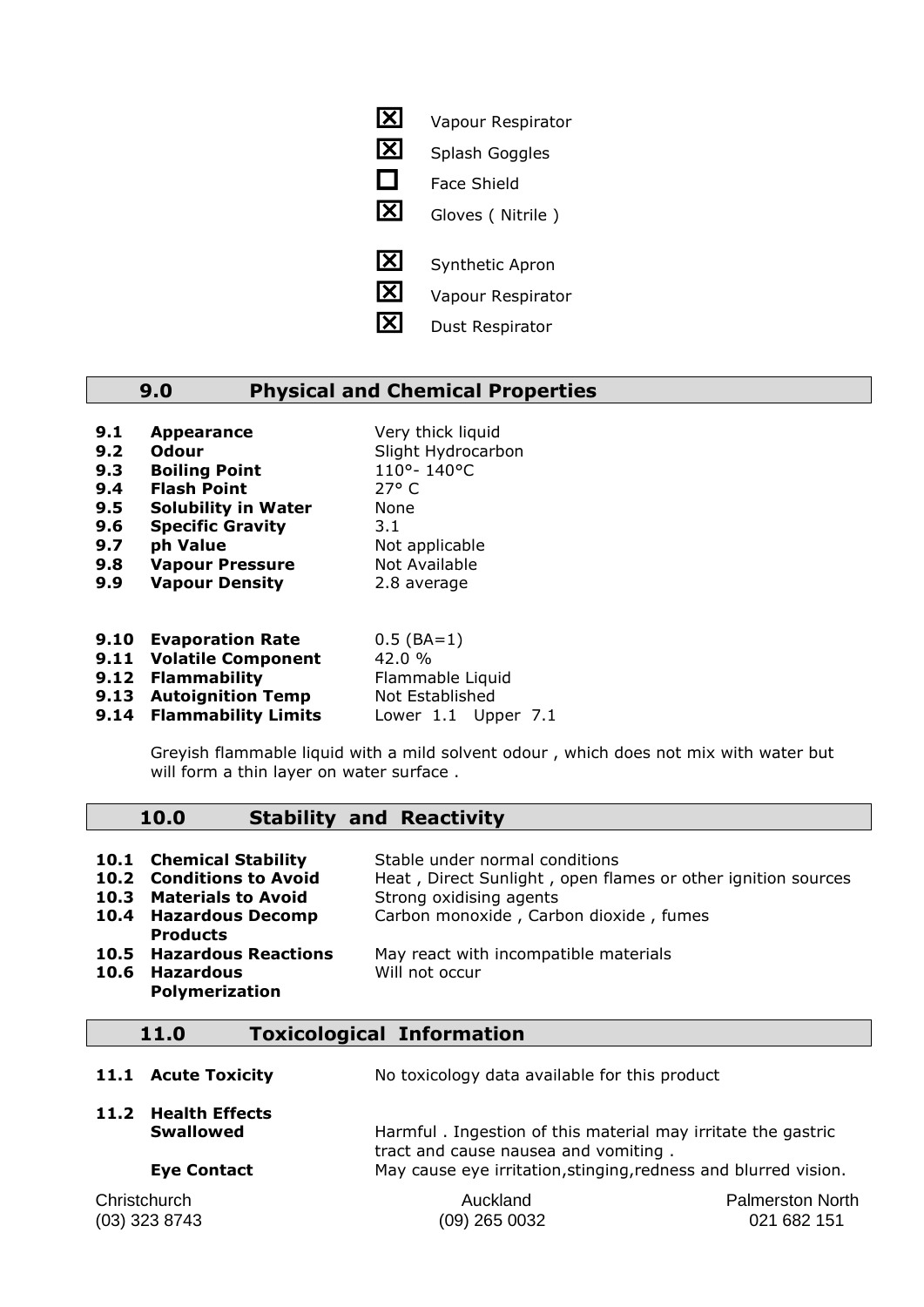| <b>Skin Contact</b><br><b>Chronic Effects</b> | May cause itching, redness and irritation<br>Prolonged contact with skin may cause dermatitis. |
|-----------------------------------------------|------------------------------------------------------------------------------------------------|
| 12.0                                          | <b>Ecological Information</b>                                                                  |
| 12.1 Ecotoxicity                              | No ecological data is available for this product.                                              |
| 12.2 Persistance /<br><b>Degradability</b>    | Not readily biodegradable.                                                                     |
| <b>Mobility Air</b><br>12.3<br>Water          | Slow loss by evaporation<br>Product spreads on surface of water.                               |
| 12.4 Enviro Protection                        | Avoid contaminating waterways, soil, drains and sewers.                                        |
| 13.0<br><b>Disposal Considerations</b>        |                                                                                                |
| Liquid<br>13.1                                | Dispose of waste through an approved facility.                                                 |
| 13.2 Containers                               | Dispose of containers through metal recycler once empty<br>containers have dried and hardened. |

| 14.0                        | <b>Transport Regulations</b>      |                         |
|-----------------------------|-----------------------------------|-------------------------|
| <b>Labelling Required</b>   | FLAMMABLE LIQUID<br>Red Diamond 3 |                         |
| <b>UNDG</b>                 |                                   |                         |
| <b>U N Number</b>           | 1263                              |                         |
| <b>Proper Shipping Name</b> | Paint                             |                         |
| <b>D G Class</b>            | 3                                 |                         |
| <b>Hazchem Code</b>         | 3 Y                               |                         |
| <b>Packing Group</b>        | III                               |                         |
| <b>IMDG</b> (Maritime)      |                                   |                         |
| <b>IMDG Class</b>           | 3                                 |                         |
| <b>UN Number</b>            | 1263                              |                         |
| <b>EMS Number</b>           | $F-E$ , S-E                       |                         |
| <b>IMDG Subrisk</b>         | None                              |                         |
| <b>Packing Group</b>        | III                               |                         |
| Christchurch                | Auckland                          | <b>Palmerston North</b> |